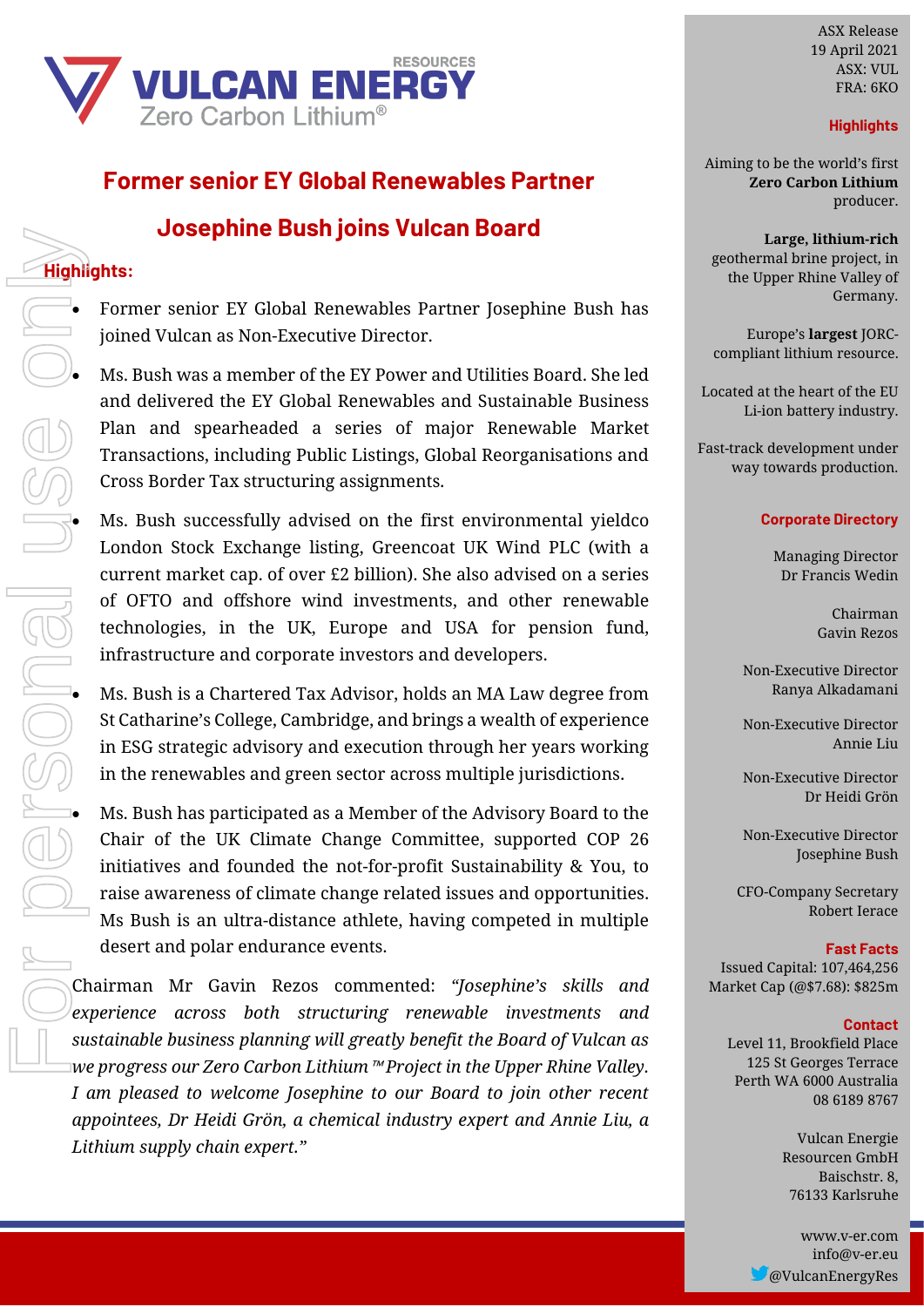

Ms Bush stated: *"I am delighted to be joining the Vulcan board at this exciting time in its evolution. Vulcan's plan to deliver Zero Carbon Lithium sits right at the heart of the net zero agenda, and I look forward to supporting and seeing it deliver on its strategy."*

#### **About Vulcan**

*Vulcan is aiming to become the world's first lithium producer with zero carbon footprint, by using its ZERO CARBON LITHIUM*™ *process to produce a battery-quality lithium hydroxide chemical product from its combined geothermal energy and lithium resource, which is Europe's largest lithium resource, in Germany. Vulcan will use its unique, ZERO CARBON LITHIUM*™ *process to produce both renewable geothermal energy, and lithium hydroxide, from the same deep brine source. In doing so, Vulcan will address lithium's EU market requirements by reducing the high carbon and water footprint of production, and total reliance on imports. Vulcan aims to supply the lithium-ion battery and electric vehicle market in Europe, which is the fastest growing in the world. Vulcan has a resource which can satisfy Europe's* 

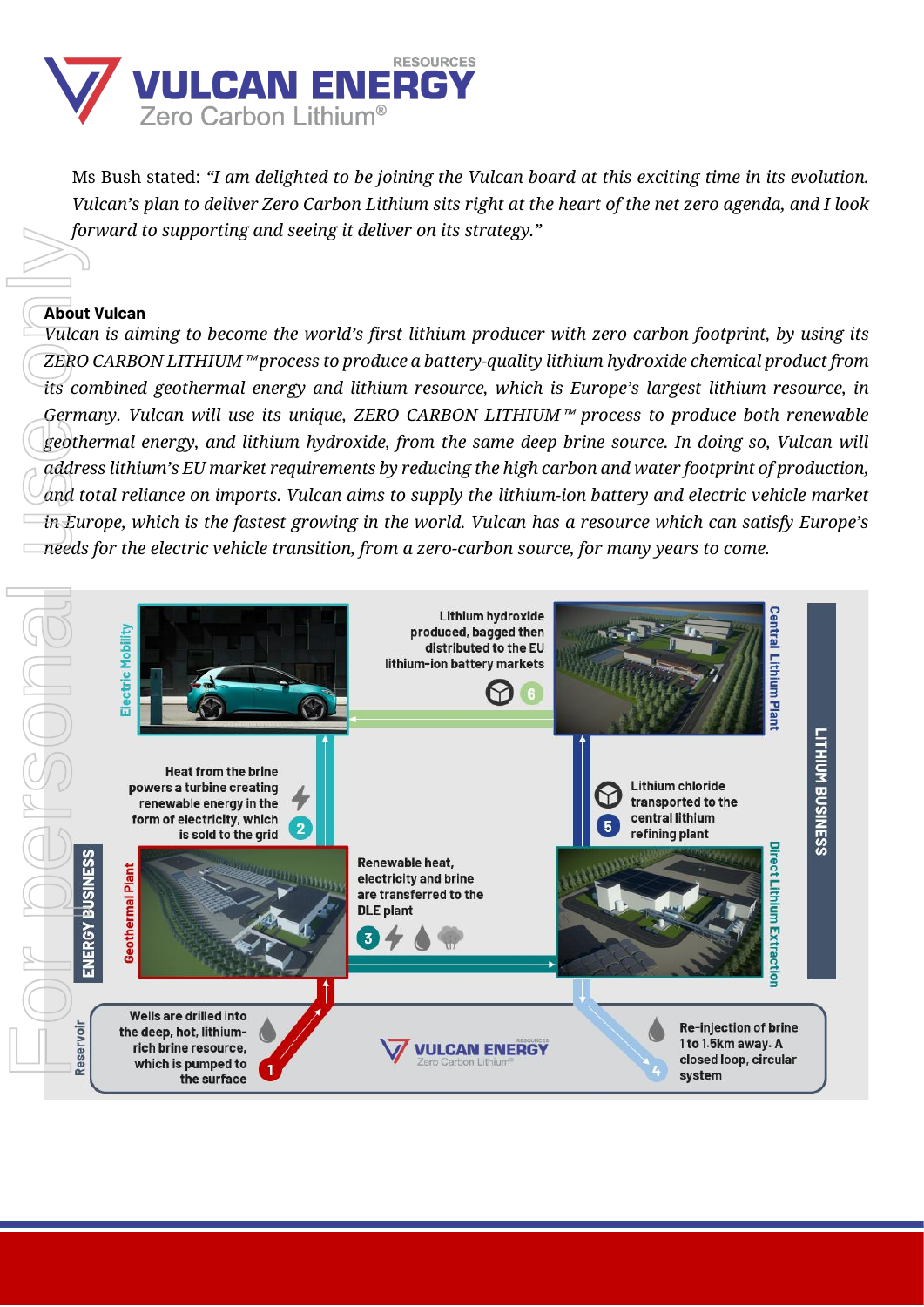

As part of her remuneration package Josephine Bush will receive Performance Rights to the value of \$35,000 per year for three years.

The Performance Rights will be subject to shareholder approval and will vest on issue and convert to shares on the 12-, 24-, and 36-month anniversary of the date of grant, based on continuous service as a Director.

The number of Performance Rights will be determined based on the 10-day volume weighted average